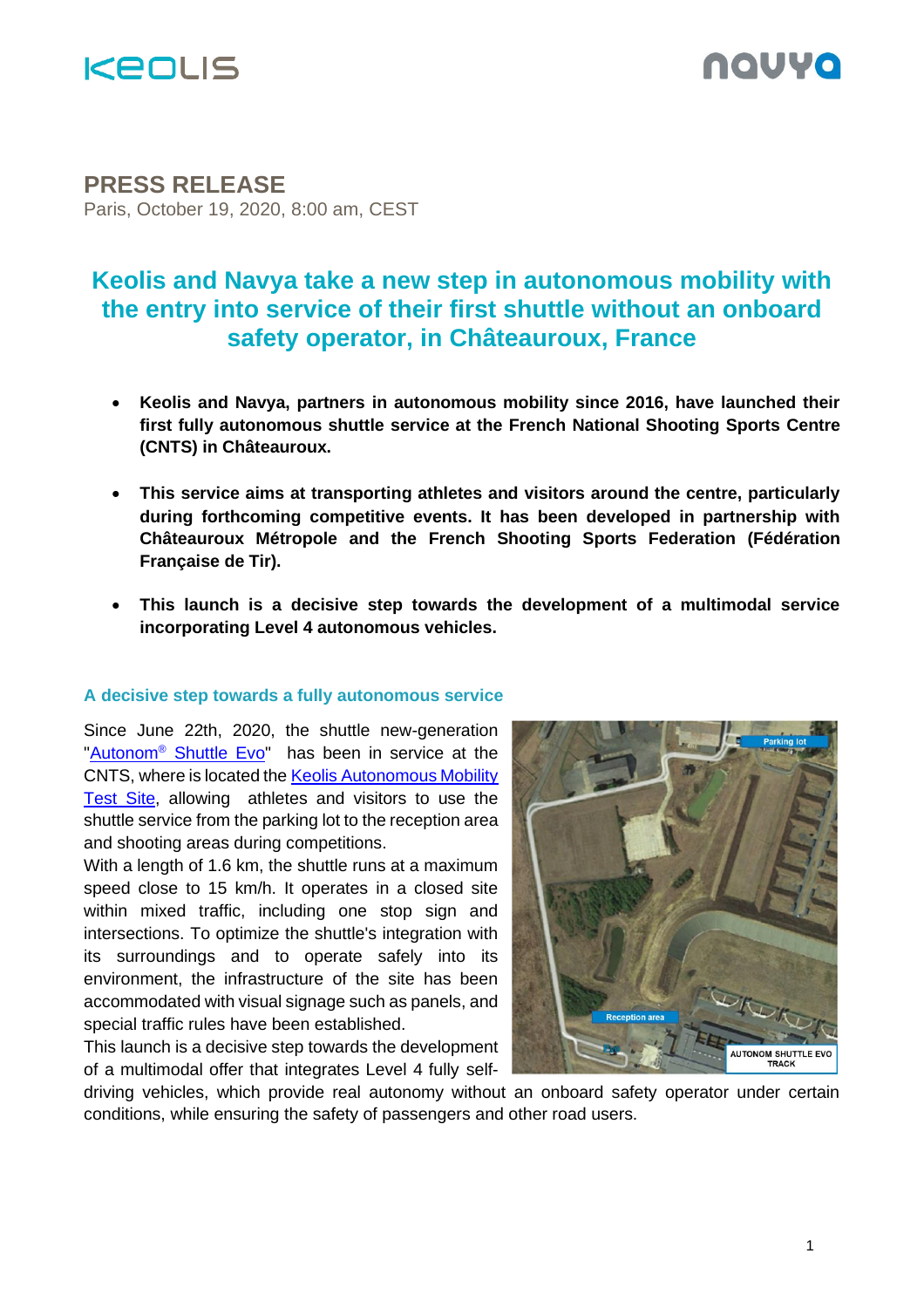



# **A remote supervision centre allows for full autonomy**

This experimentation brings an innovative technological dimension to the project by implementing connected infrastructures which allow the operator to be situated outside of the vehicle. The supervisor's role consists of managing the operation of the vehicle from the remote supervision centre, which has been set up on site for this purpose.



This remote supervision centre, which has control-command interfaces accessible via a control box and screens, is able to:

- Manage the vehicle and monitor its condition in real time.
- Visually monitor the shuttle environment by means of a direct video feed.
- Override the vehicle at any time by activating the emergency stop button.

In addition, the imminent adoption of new technologies will further increase the reliability and quality of these improved services. For example, 5G will considerably reduce latency and data transmission reliability. Collectively these improvements will reduce accident risk and lessen controller reaction time to unforeseen events.

## **Towards sef-driving shuttle fleet management**

The next steps to be taken include upgrading the skills of mobility service providers, developing additional technical functionalities, and pooling supervision resources. This will support a shift from managing one vehicle to managing a vehicle fleet, and from a single site to multiple sites. All this will be subject to meeting requirements for safety and operational reliability.

**Etienne Hermite, Chief Executive Officer of Navya:** *«The achievement of this fully autonomous level 4 service at the CNTS is a major step forward for our partners, and for autonomous driving in general. We are taking these steps one at a time, gradually increasing our level of technical expertise to meet increasingly ambitious challenges. Today, fully autonomous operations on closed sites are the first step in the progressive deployment of Level 4 autonomous mobility solutions, so that in the future we will be able to see them driving in more complex environments. »*

**Jean Ghedira, Keolis Executive Director of Marketing and New Mobility:** *«This first fully autonomous service at our test site in Châteauroux is a new key stage in the development of autonomous mobility services. Keolis is preparing for the deployment of full autonomy on open roads with the aim of guaranteeing optimum safety and quality of service for passengers, which remain our priorities as an operator. »*